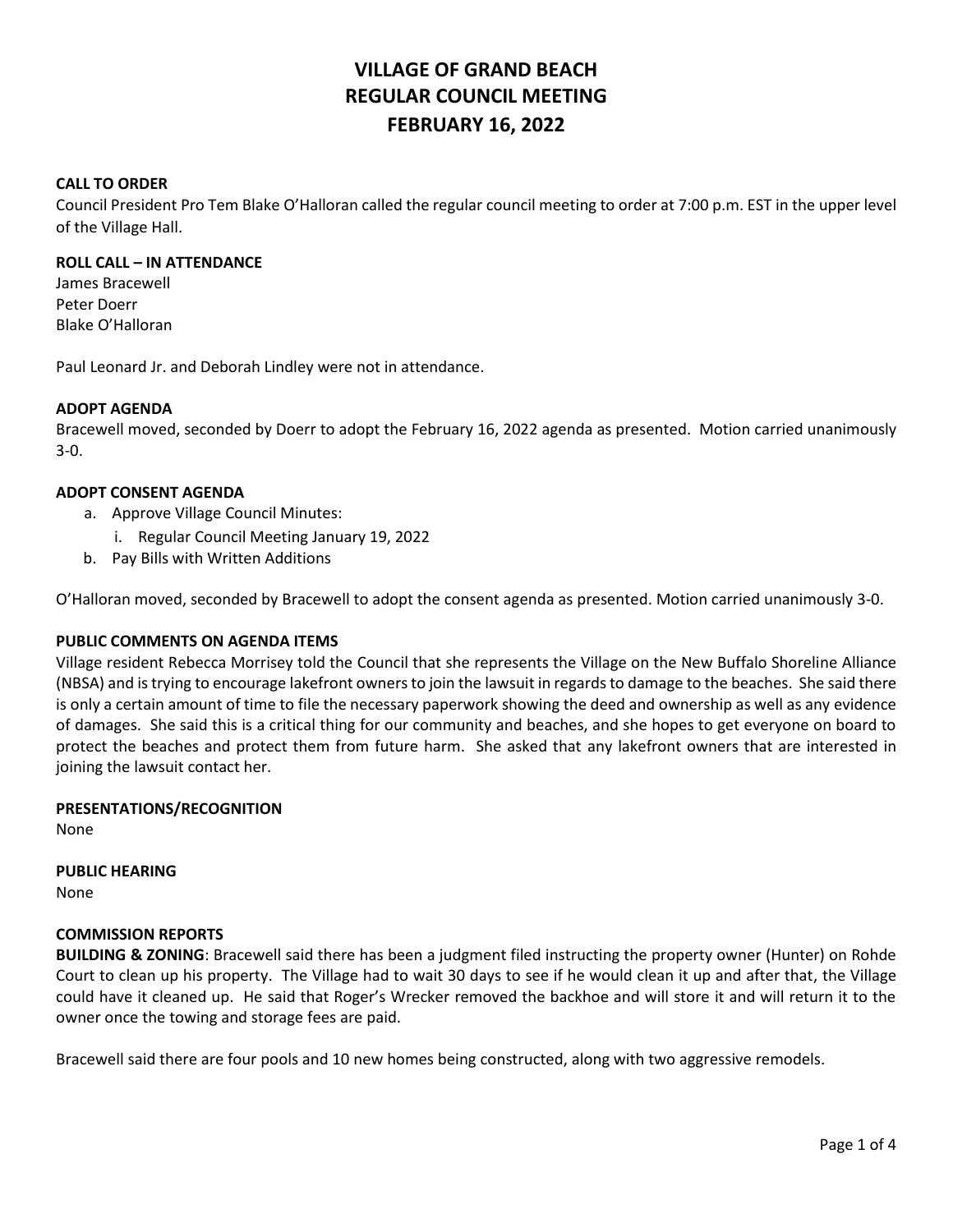# Regular Council Meeting – February 16, 2022

**PARKS & BEACHES:** Doerr said that he and Harry Walder attended workshops for beachfront communities on the western side of the state, and the biggest thing that came out of the workshops was the importance of having a master plan.Doerr

said that Superintendent Bob Dabbs obtained a bid of \$6,000 to survey the Lake Avenue/Jensen Court beach access. Doerr will get additional bids for the March meeting. He said a property owner is using the Lake access area for private parking and have had the snow plowed, and posted a private no trespassing sign.

**STREETS & WATER**: Leonard was not in attendance.

**POLICE:** Lindley was not in attendance.

**PRO SHOP & COURSE:** O'Halloran said that Carpet Town will begin installing new flooring in the pro shop on March 16 and should be finished by March 31. He has had commercial painters look at the counters and cabinets to see if they can be painted since the quote to have new ones installed was \$20,000. They will also paint the doors. He said he will use funding of \$8,500 that was set aside to purchase golf carts to pay for the painting. He is also working on getting electrical bids in order to charge more golf carts.

O'Halloran said that EZ-Go is behind on manufacturing golf carts, so if they don't have the carts available that the Village is leasing from them, they will rent carts from somewhere else for the Village. The Village should have rental carts available by April 15.

### **SERVISCAPE REPORT**

Clay Putnam said that winter equipment maintenance is ongoing and the majority of the tree work is complete. He told the Council that within the golf industry, the cost of materials is increasing, with some things going up as much as 70%. In addition to increased costs, he will also need to increase wages because of the current job market.

### **PERSONNEL REPORTS**

**SUPERINTENDENT:** In addition to his written report, Superintendent Bob Dabbs said that in between snowplowing, the guys picked up the materials for the bathroom floors and they will get them painted before the pro shop flooring goes in.

**POLICE CHIEF**: Assistant Police Chief Jamie Flick reported that there were 18 calls in January. He said that on Monday morning, a resident of Michiana had a catalytic converter stolen off a car and he suggested that if you park outside, that you keep an outside light on to deter thieves. He said that former Grand Beach police officer Patrick Meyers will be coming back to work for the Michiana Police Department, and his brother Matt Meyers will be going to part-time.

**BUILDING INSPECTOR**: In addition to his written report, Building Inspector Bill Lambert said that the property owner (Ruffner) on West McKean has finally had a new roof, facia and new gutters put on the house. He said they wanted a permit to rebuild the garage on the property, but he told them that once they bring the property into compliance, he will issue a building permit.

Lambert said that the State of Michigan does not require a fence around a pool that has a locking hard cover on it. He said that some lakefront owners were complaining because they don't want to block their view with a fence. Clerk Mary Robertson stated that a 6' fence is a requirement of the Village's zoning ordinance, and will be required unless there is an amendment to the ordinance. She added that some lakefront owners install glass fences so that they still have the view.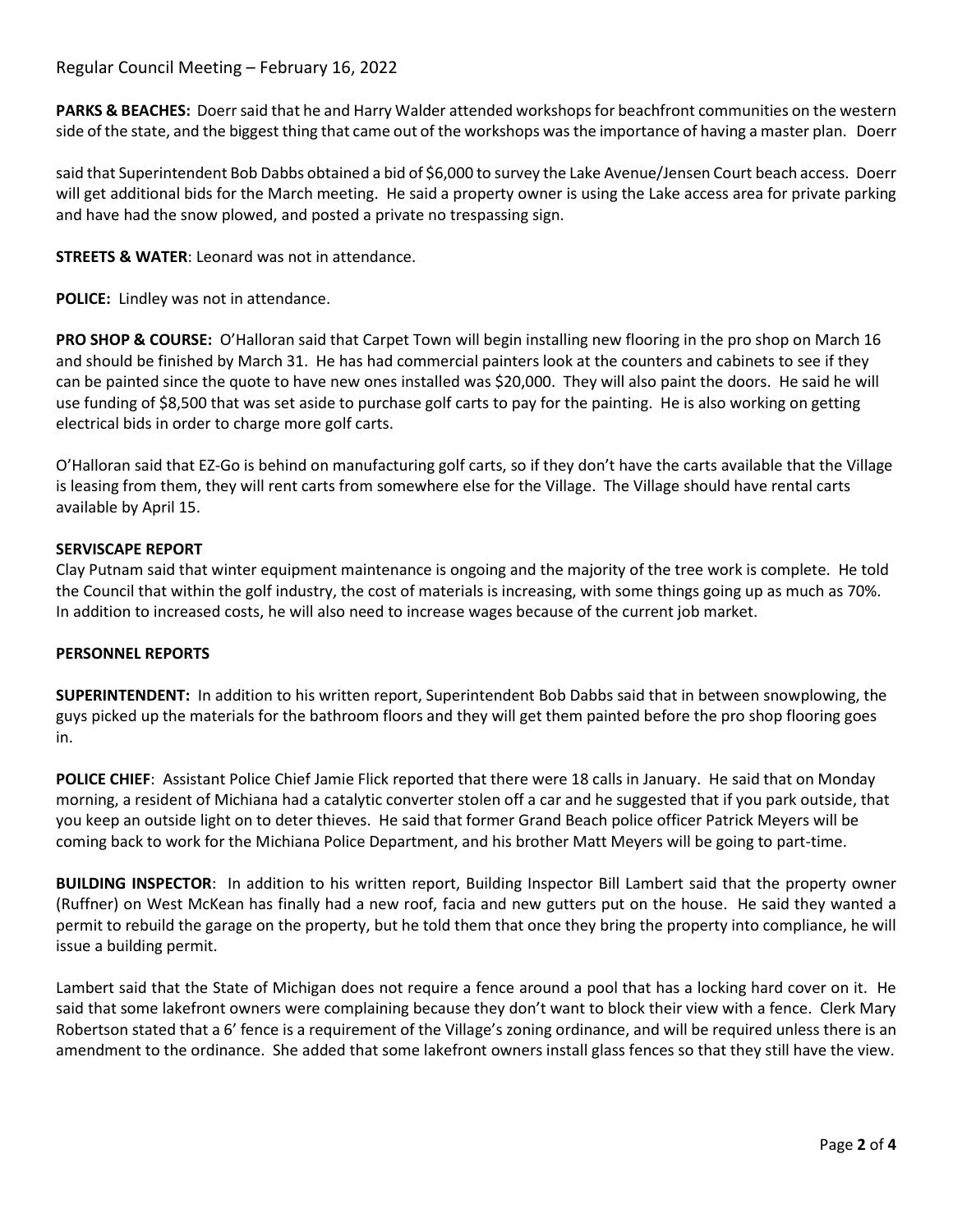# **UNFINISHED BUSINESS DEPUTY CLERK POSITION**

O'Halloran moved, seconded by Bracewell to hire Kathie Butler as the deputy clerk at an hourly rate of \$22 with two weeks' vacation to start. Motion carried unanimously 3-0. O'Halloran added that Kathie Butler has 18 years of experience as deputy clerk at New Buffalo Township and will be a great addition to Grand Beach. The Council welcomed her to Grand Beach.

## **DISCUSS LIST OF PROJECTS FOR MILLAGE INCREASE**

O'Halloran said that Council members were asked to put together a list of things to be considered for the proposed millage increase to try to firm up needs and costs. He said a millage increase would be voted on by the registered voters in the Village. He said if the Council decides to move forward, one of the next steps will be to hold public meetings to let the people know what they would be voting on.

He spoke about items that were submitted on the list and said that one of them is the golf course irrigation system which has been estimated to cost \$350,000, and another is the clubhouse repairs to the roofing and balcony at \$190,000, adding that he doesn't think there is anyone that wouldn't agree that the clubhouse needs repairs. Doerr said that they had approximately \$600,000 on the list that the parks and recreation committee put together, but it was really a wish list with some of the things coming out of the budget. O'Halloran said that there is \$400,000 on the list for roads, and that Leonard wasn't in attendance to discuss those needs.

Bracewell said that the Village has set aside much of the money needed for the clubhouse repairs, and he thinks that other things can be paid for through regular budgeting. Doerr feels that there should be a new master plan completed before knowing exactly what the needs are. Doerr said he doesn't think the Village can go forward with a millage increase proposal without taking a lot into consideration and having all of the details needed. O'Halloran said that Bob Dabbs has wanted a salt storage building for years, but different needs come up and the money is always spent on something else.

The Council asked Clerk Mary Robertson to give them a list of funds that have been set aside for various items.

### **NEW BUSINESS**

### **KRUGGEL LAWTON AUDIT PROPOSAL**

O'Halloran moved, seconded by Bracewell to accept the 3-year proposal from Kruggel Lawton to continue as the Village auditors at a cost of \$9,500 per year plus \$500 to file the ACT 51 report and \$500 to file the F-65. Motion carried unanimously 3-0.

### **GOLF FEES**

### **GOLF CART PARKING FEES**

O'Halloran said that we are seeing inflation all across America and there is probably more inflation in golf because golf play has increased over the last couple of years with people wanting to get outside due to Covid. He said suppliers are increasing their costs and the Village has had to increase pro shop wages. He said fees need to increase due to the increased cost of supplies and wages. He said that he does not propose raising the senior pass prices, and has increased the resident golf cart parking sticker by \$5.

O'Halloran moved, seconded by Bracewell to approve the 2022 golf and golf cart parking sticker fees as presented. Motion carried unanimously 3-0.

### **PUBLIC COMMENTS - GENERAL**

Village resident Harry Walder said that he thinks the Council is on the right track with the millage and the Village should